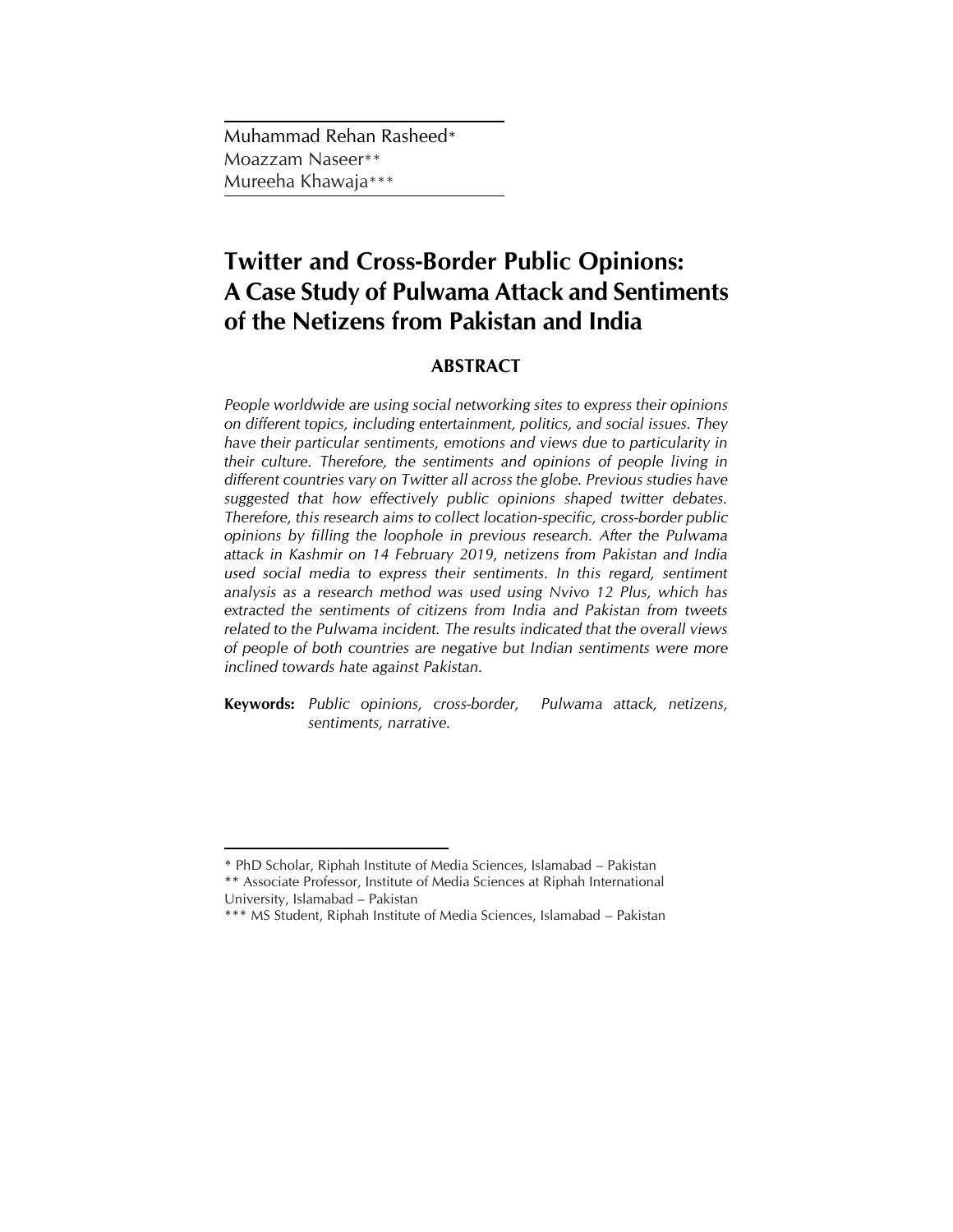## **Introduction**

Indo-Pak relations have remained hostile since 1947 independence mainly due to competing ideologies of both countries and other historical events like the Kashmir conflict. The ties between both countries turned more aggressive after the conflicts in Siachen, Kashmir insurgency in 1989 and the war of Kargil in 1999. All the attacks in the past, such as the Indian Parliament attack in 2001, bombings in Samjhauta Express in 2007, Mumbai attack in 2008, attack on Indian military base and now the Pulwama attack, has strengthened the rivalry between two states and brought them to the stage of nuclear war. Previously, radio was used as a propaganda medium to change public opinions. However, now with technological advancement, social media has been employed by politicians and people. This transforms one-sided communication into a two-way exchange of information that allows politicians to interact with the public, and individuals also participate and contribute to their opinions and aid in making decisions. Media always play an essential role in shaping the relations among the countries. Conflict becomes more intense as soon as it comes on social media than mainstream media. Sentiments from India against Pakistan and Pakistan against India are expressed on social media platforms in conflicts that give rise to war-like situations as people are fond of talking about war rather than peace (Siraj, 2008).

#### **Social media and Public Opinion**

Though social media has replaced the old medium of news, it has provided people easy access to information and brought a drastic change in their communication and information-imparting pattern (Stempel, Hargrove, & Bernt, 2000). They can also make their own networks of like-minded people to share their own opinions. Social media provides a platform to people in order to use it for decision making or to share their interests which then makes a community of common interests (Aguilar & Terán, 2016). Public opinions play a significant role in politics, therefore government officials should consider the opinions of the public (Davison).

Traditionally diplomatic engagement used to take place from state to state and in a few cases from state to the public but now information communication technology with the help of social media platforms made it possible from public to public and even public to government (Adesina,2017). This direct link with the public has made it possible for states representative to communicate with them. Though it allows the state actors to build or change the public opinion and sometimes public pressurizes the representatives of the state through social media which can also influence their decision-making process. Opinions and sentiments of people about the

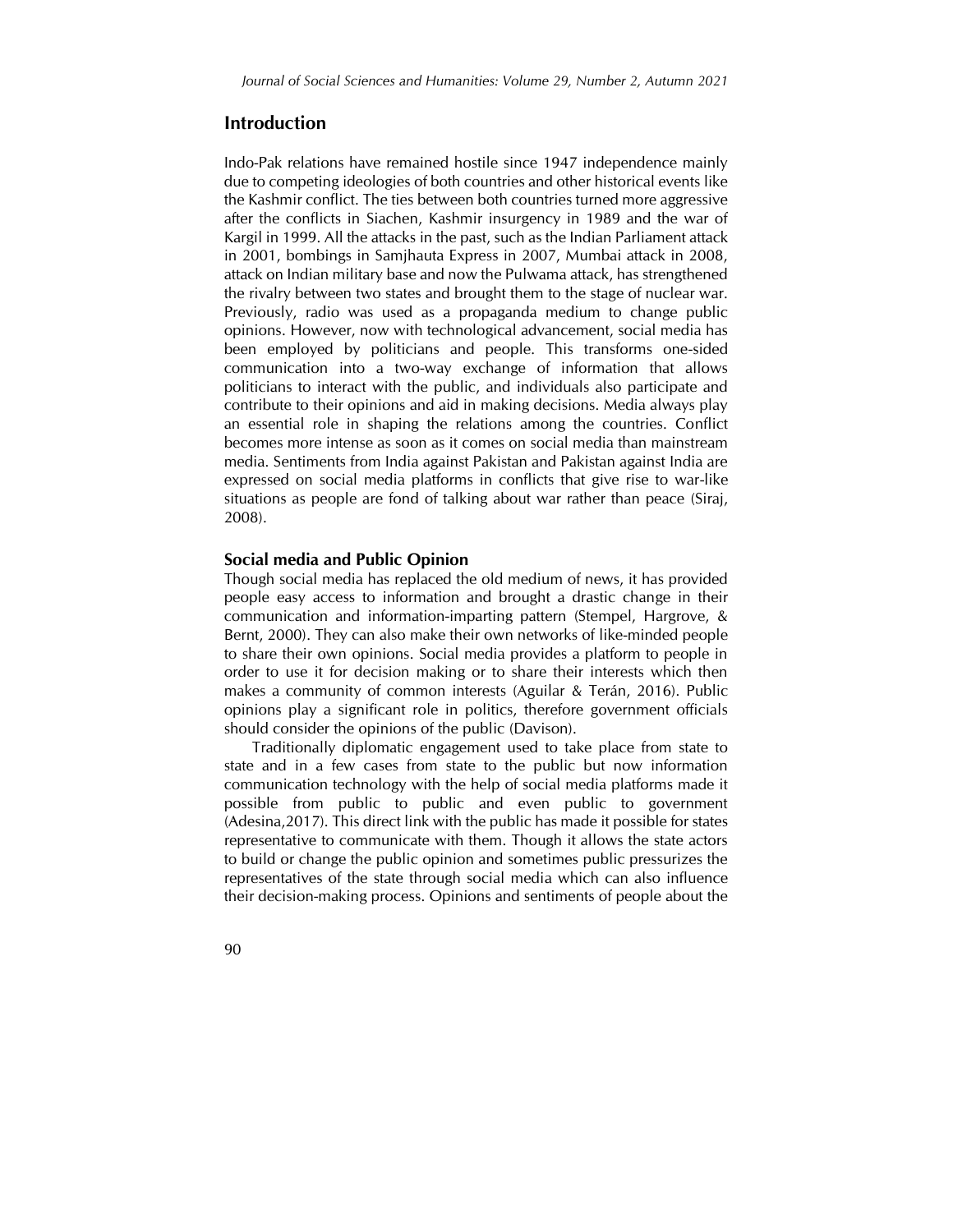concerned issues help decision-makers in taking the decision and appropriate action. Moreover, it helps them to better know the gains and shortcomings of the issue due to the voice raised by citizens in the form of opinions so that they can make policies accordingly by keeping in mind the consequences of the policy (Sobkowicz, Kaschesky , & Bouchard , 2012)

After the advent of social media, people have started participating in politics through this medium and it has made it convenient for diplomats to involve common people in state affairs and people can also communicate with diplomats instantly (Holmes, 2015). Older means of communication was telephone and radio but now the new means have changed the pattern of exchanging information through social media platform, mobile communication. Proliferating technologies make it easier for users to communicate instantly and to express their feelings, thoughts and opinions. Social media platforms have brought a drastic change in the world of social networking (Murphy, et al., 2014).

Netizens use social media sites for the purpose of exchange of communication and awareness about the happenings in their surroundings. Social media gives a sense of responsibility to netizens to actively become a part of the system and participate in issues whatever they want to talk about and show unity and concerns on the hot topic. Besides the usage of social media in sharing ideologies, netizens use it for expressing their sentiments including liking, disliking, annoyance, unhappiness, disappointment and they can freely criticize the activities of leaders without the fear of being attacked in the actual world. Though it is used to express sentiments, it also connects the netizens across the border on the basis of commonality in their thinking (Vemulakonda, 2018).

#### **Cross-border Public Opinions**

Social media is used as a platform where people in the public sphere express their opinions from different places and they can also show their crosscultural sentiments. Though the topic is the same, meanings are similar but the way of expression and sentiments are different due to differences in culture and locations. Twitter data on Public opinions can be collected from various geographic locations all across the globe (Wang, Pozi, Kawai, Jatowt, & Akiyama, 2017). The way people think and react is a key factor in understanding the attitudes of people. There are around 336 million people, who use Twitter for sharing sentiments, moods and opinions on a wide range of topics.

On one hand, people of the same region or country have a commonality in their sentiments based on their common culture and issue but on the other hand, people of different countries have their particular sentiments, emotions and opinions due to particularity in their culture. Therefore sentiments and opinions of people living in different countries vary on Twitter all across the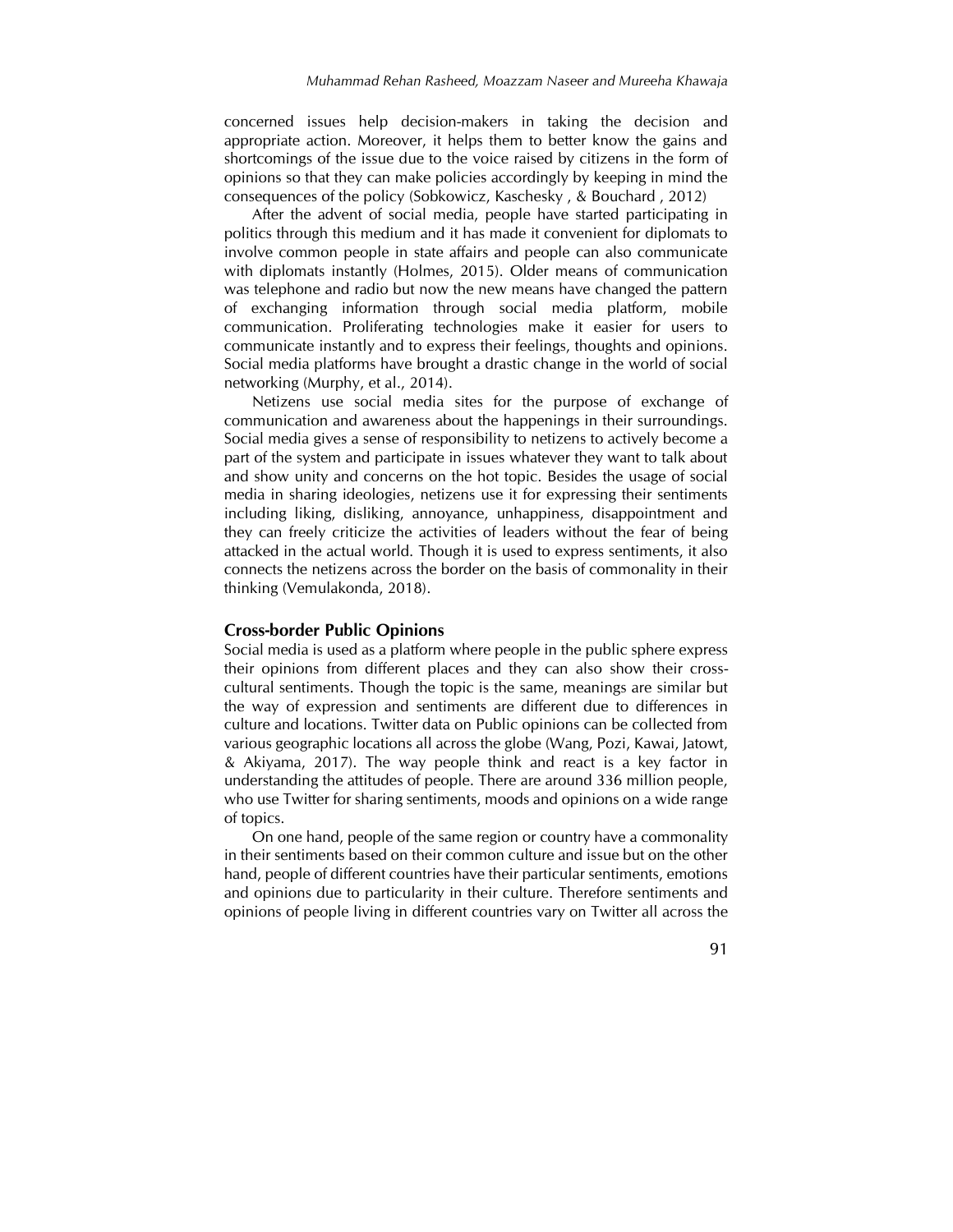globe (Nikolic, Dorsch , Scheibe, Zimmer, & Stock, 2019). People across the world are using social networking sites for expressing their opinions on a variety of topics including entertainment, politics, and social issues (Social Networking Popular Across Globe, 2012).

#### **Political events and public opinions**

Twitter brought a revolution in terms of opinion dissemination, which disseminates quickly by the larger or dominant group. Though there are different opinions on Twitter ultimately one opinion is leading among all the opinionated groups. Despite the dominant group views, the sentiments and opinions of minorities remain the same as they are equally participating on Twitter. During any political occasion, people either come up with clarity in their point of view or sometimes share a bulk of information at that time. Common people are not able to appear on electronic media to share their opinions. Therefore, they choose Twitter to express their opinion and sometimes they come up with extremist opinions. U.S elections of 2016 are evidence that how people on social media come and share their views during political events. Thus opinion forms when people having commonality in their beliefs tend to make a group of like-minded people on social media as their beliefs are strengthened by them, which separate the group based on opinions.

#### **Sentiments of people on social media**

Twitter is the most significant platform, which people use to express their opinions, emotions and sentiments, which convey the individual views about a particular event. The sentiments and opinions of people not only give insights of people but also help to convey their emotions towards players so that players can understand their wrongdoings and improve in future matches (Barnaghi, Breslin, & Ghaffari, 2016). When it comes to politics, tweets always have emotions attached to them, therefore they attract more readers and they are more likely to be shared (Dang-Xuan, Stieglitz, Wladarsch, & Neuberger, 2013). Thus the information which has negative emotions is in the limelight but it does not always work because people also share and react to tweets having positive nature.

Traditional media does not restrict people's reactions and opinions on different events since the growing use of social media. Twitter is the most common social media platform for its user to share their opinions and sentiments on different events. Kashmir and its internal matters are equally important for both Pakistan and India due to major and old conflicts between the states. People's sentiments and opinions are considered as worthy in relations among the cross-border countries. Twitter data on public opinions can be collected from various geographic locations and all across the globe

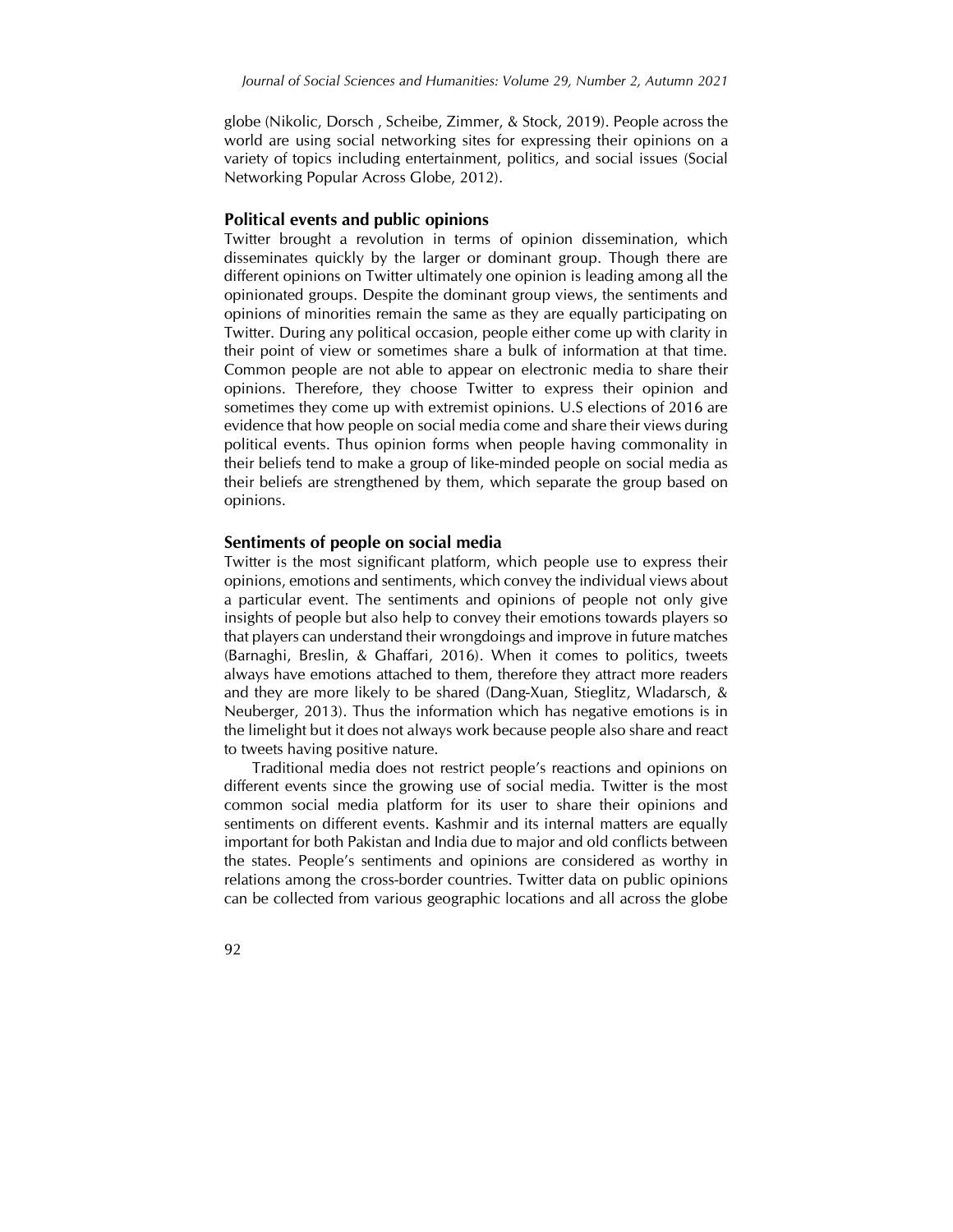(Wang, Pozi, Kawai, Jatowt, & Akiyama, 2017). Therefore, the purpose of this research is to examine the public opinion and netizens' narrative of both countries regarding the Palwama conflict. This study will draw a clear picture of the cross-border public opinions on the conflictual situation between India and Pakistan.

## **Literature Review**

#### **Cross-border opinions**

As people share information from different locations, therefore their data from geosocial media can be extracted. Geosocial media helps in examining "the relationship between what people will say and from which location they will say it" (Evans & Jones, 2011) and collected opinions are in the form of public sentiments, which belong to their area. Pawel and Michael in their research examined that though opinion research helps in identifying the thinking, attitudes, temper, and anticipations of officials but also the opinions of people. It also helps in knowing the outcomes of policymaking and communication through social media helps in predicting the change in communication patterns going on between policymakers and people regarding any policy not only in the region but also across the globe. The researchers after mining the opinions adopted the technique of sentiment analysis. They concluded that due to the advancement of technology, the internet has become a significant platform for users to take part in decisionmaking.

Another study investigated that how people shape debates on social media, particularly Twitter. When students raised their voice against racism on Twitter and showed concerns to remove British Colonialist Rhodes's statue which was conveying the message to expel black students. Despite limited access to the internet, the people of South Africa took part in the "Rhodes Must Fall" campaign. Such campaigns and youth participation in politics on platforms like Twitter not only change public debates on Twitter but also play a role in agenda setting for the news of traditional media. The researcher did a content analysis of public tweets on the very hot topic of #Rhodesmustfall and came up with the conclusion that Twitter has created a sphere for people where people can come online and express their opinions on an issue. Some people were against this campaign but the supporters were more, thereby creating an online sphere on Twitter for people to not only raise their concerns but also give weightage to other people's opinions as it happened in the "Rhodes Must Fall" campaign where opinions of people eventually shaped the public debate on Twitter and also formed the news of television (Bosch, 2017). When people share opinions full of sentiments then they are shared more on Twitter by people, who after dissemination are considered worthy and the hashtags used by people are more likely to be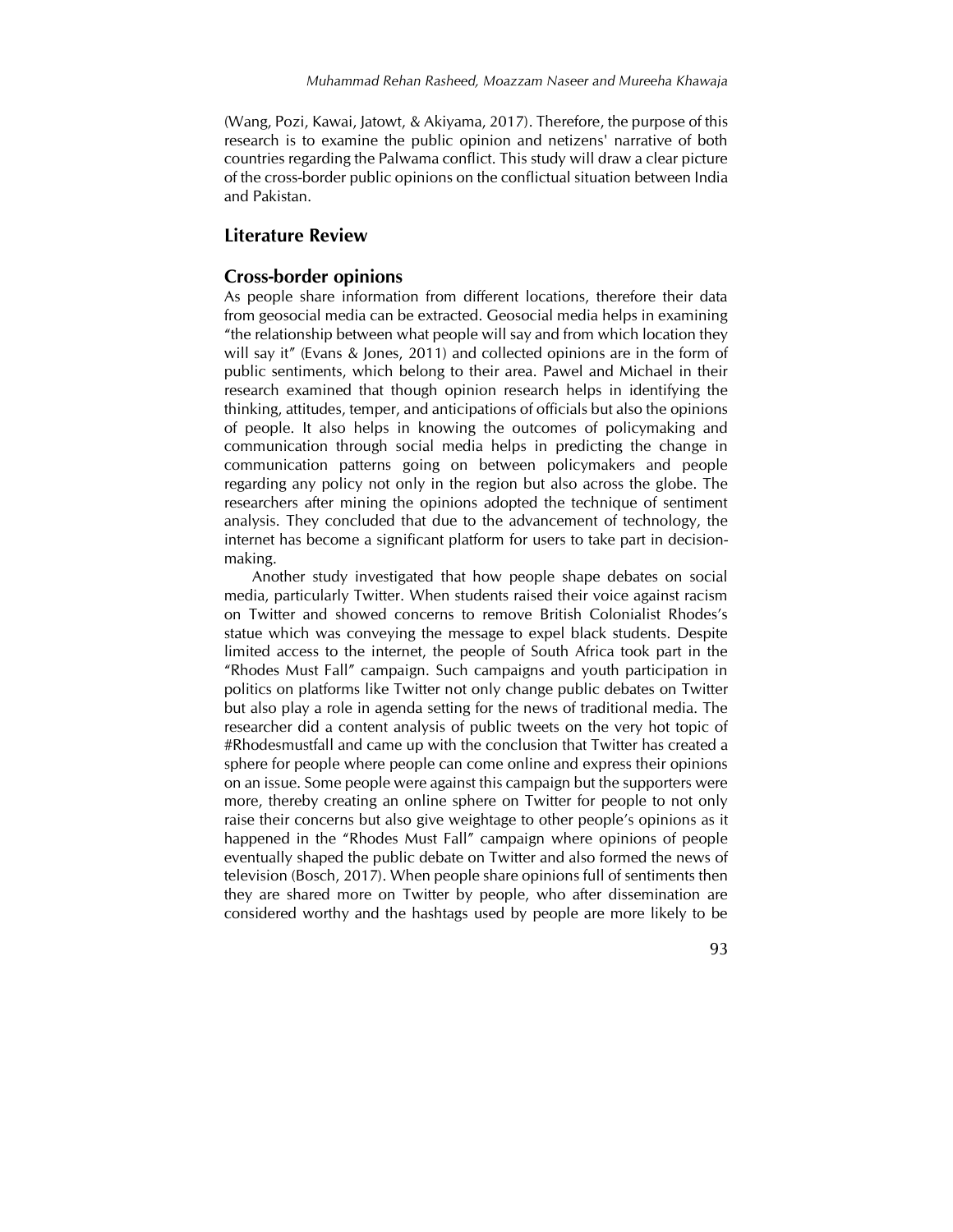shared. Moreover, during the time of crisis, information shared by leading groups or influential are appreciated by people who are less active netizens (Bruns & Stieglitz , 2013)

When there is any crisis, people express their sentiments in the form of opinions. Sometimes people of other countries are also concerned about an issue of a country. Therefore, they start expressing their sentiments on the issue of another country as it happened in the Syrian refugee crisis, which influenced a large audience across the globe. When the civil war broke out in Syria, the Syrian refugees started moving to other countries. These relocations generated a debate on Twitter throughout the world with hashtags "#Syria, #Syrianrefugees, #refugeecrisis, #Refugeeswelcome".

The research has investigated the sentiments of two communities with different languages, including the Turkish and English communities. Sentiments were analyzed through sentiment analysis by digging out 1,353,367 tweets of the English community and 1,027,930 Turkish tweets. Sentiments of these communities were examined because Turkish were hosting refugees in Turkey and English community was taken because English speakers had a high impact throughout the world. The results showed that Turkey had more positive sentiments towards refugees as compared to negative and neutral sentiments as they were more sympathetic towards refugees crisis, whereas English tweets were more inclined towards negativity and neutral sentiments as compared to positive (Öztürk & Ayvaz, 2018). A significant feature of social media is to permit people to share their views without revealing their real identity, sometimes to express freely from any location in the world. Their opinions are also worthy despite having anonymity (Liu, 2012). Opinion mining can be done to know the sentiments of one country towards another country to determine international relations among the states. Therefore, it is essential to analyze the text of one country to understand the sentiments and reactions towards the other country. This study collected data of seventeen months data of tweets. Tweets were collected with the user's location and data was not confined to just one country. Tweets of different countries were taken all across the globe to know global opinions. Sentiments were categorized as positive, negative, impartial and unrelated. Hence, sentiments mining can help in understanding the relations among the states through social media, particularly Twitter (Chambers, et al., 2015).

Twitter is a platform that gives people of different cultures having different languages to talk about anything and share their views regarding any concerned issue. People reacted to the case of misuse of personal data back in 2018 all across the world. Hence Cambridge Scandal Analytica generated a debate on Twitter and people across borders were sharing their concerns on data privacy by using hashtags like "#deletefacebook, and "Cambridge Analytica." However, tweets of two different languages on the same scandal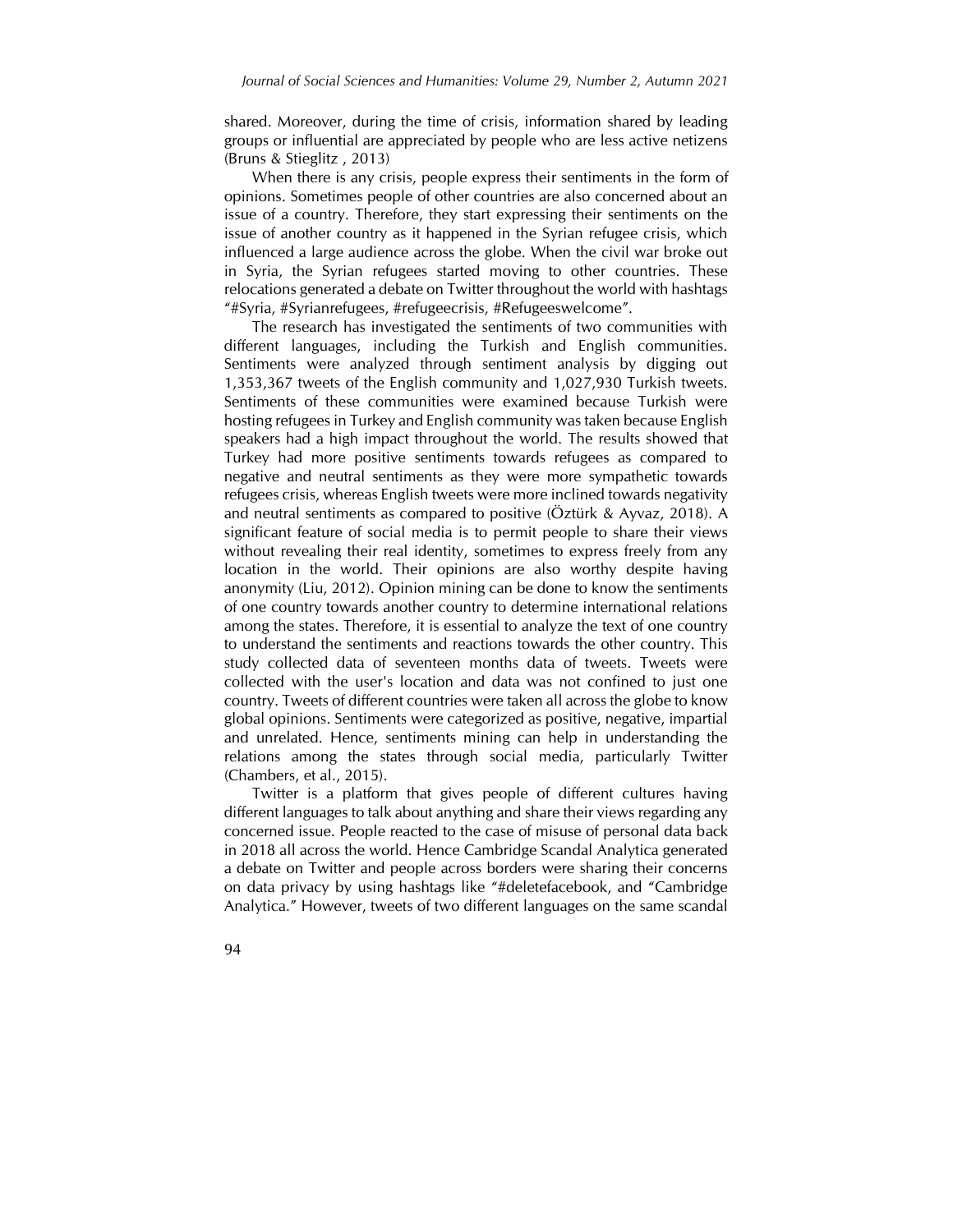were analyzed to determine the differences on Twitter (González, Figueroa, Yu, & López, 2019). Opinions can be mined to examine the cross-cultural sentiments having different languages from different locations. Meanings of the content could share similarities, but views are different. The researcher designed a model in which tweets of two countries, i.e., Italy and France having more or less the same meanings but different sentiments, were put to explore cross-cultures between the two other geographical areas (Wang, Pozi, Kawai, Jatowt, & Akiyama, 2017).

#### **Twitter and sentiments of people on political events**

International events have always been attention-grabbing when it comes to the involvement of people or countries in that event or reactions about such events. To examine the people's response on Twitter about these events, researchers took football games and singing contests as a part of this study. In the football game, two teams of different countries participated, whereas, in the singing contest, fifty-six countries competed to compete. In the football game, people's reactions were examined in climax times like foul or score making. It was studied which country is more interested in this competition during a singing competition. For this, researchers collected the tweets and selected the necessary data with their locations and location of cities. Graph was drawn using python to know the peak time when people tweet more, especially during any goal. It depends on the team's performance, which increases the number of tweets on any moment during the game. Then data was visualized into a video showing a number of tweets which helping in understanding that how people from different parts of the world react to a certain situation of any international event. When there is no exciting event, people are less active, but such events make them active on Twitter (Zmudzinska & Wietczak, 2018). When concerns were raised by Libya, Egypt, Yemen, and Tunisia on the Twitter revolutions and social media to express political opinions, it was observed that usage of social media, and particularly Twitter, brought a revolution in conveying opinions in conflictual situations (Christensen, 2011).

Innovations in the last decade changed communication patterns. People through this platform share their opinions on different issues. It is essential to collect people's views towards any subject, product, or event. For this purpose, the opinion mining technique is called sentiment analysis, in which opinions in the text have some sentiments embedded in them (Alsaeedi & Khan, 2019). When any important event begins, people through Twitter express either positive or negative emotions. Usually, negative sentiments are more on trendy events than negative events (Thelwall, Buckley, & Paltoglou, 2011). The opinions of people on Twitter could be on any occasion and their thinking when translated into words in the form of a tweet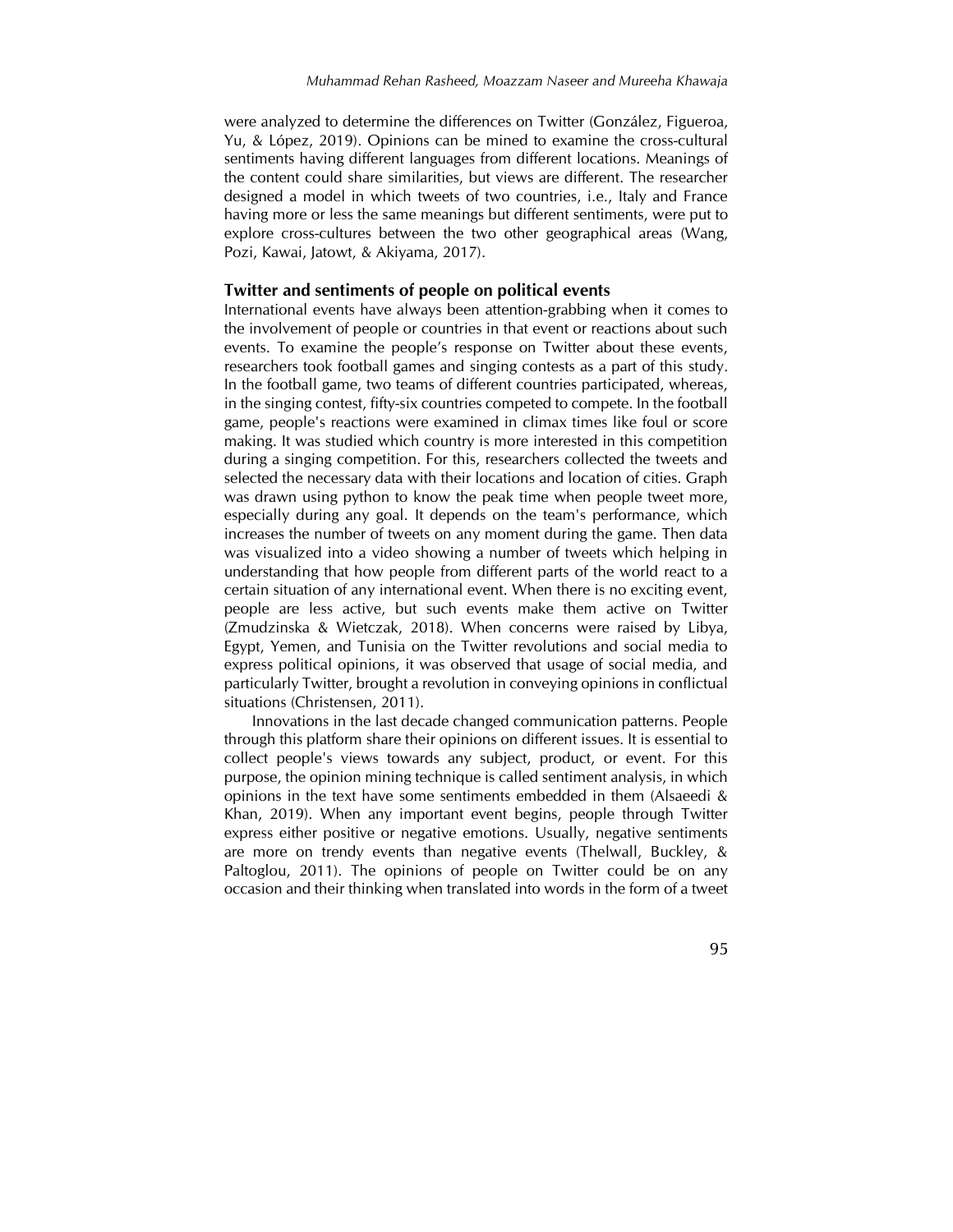of about 140 characters; then tweets have sentiments embedded in them which is easier to extract compared to detailed documents.

The research used the lexicon approach and several techniques to analyze the tweets (Bhuta, Doshi, Doshi, & Narvekar, 2014). Another study examined the sentiments of the Turkish and English-speaking community towards the Syrian Refugees Crisis. When the civil war began in Syria, then Syrian people migrated to other countries such as Turkey, and some of them shuffled their locations within their own country. The debate generated on social media whether Syrian refugees will come back to their own country or prefer to stay abroad in other hosting countries. People started eliciting their sentiments on Twitter with different hashtags like "#Syrianrefugees, #welcomerefugees, #Syriacrisis". In this research, sentiments of two concerned countries were examined using sentiment analysis to mine their sentiments. Sentiments of the Turkish community were positive compared to negative and neutral sentiments as they welcomed Syrian refugees. In contrast, the percentage of negative and neutral sentiments was more in English tweets than positive sentiments (Öztürk & Ayvaz, 2018). This study also explores the sentiments of cross-border netizens on the Pulwama conflict by using sentiment analysis.

### **Research Method**

This research is based on Twitter and cross-border public opinion and netizens narrative. By considering the above studies, this research has also adopted sentiments analysis as a methodology. The data has been collected through Ncapture installed within Nvivo. The collected data include the hashtags like #Pulwama, pulwamaattack, #PulwamaTerror, #pulwamarevenge, PeaceNot War, #SurgicalStrike used by the user accounts who belong to Pakistan and India regarding the Pulwama attack. It also included the sentiments of people in the form of reactions like retweets and likes. This software has collected only dominant hashtags used within tweets. Therefore, with the help of this software and text analytics, opinions are extracted easily.

After the NCapture provided dominant Keywords with their tweets on Pulwama, these keywords were in 6 files, then exported to Nvivo. The Nvivo first gave two analysis options: thematic and sentiment analysis. As the researcher is measuring people's emotions, so sentiment analysis was selected. Then it offered two choices of sentiments analysis, such as paragraphs level analysis and sentence-level analysis. The researcher chose sentence-level sentiment analysis as the tweets are in sentences. Nvivo then analyzed data with the help of automated coding.

The research population is netizens of Pakistan and India, and the case study taken is the Pulwama incident that happened in India. Netizens express their sentiments on hot topics, and they can influence or shape relations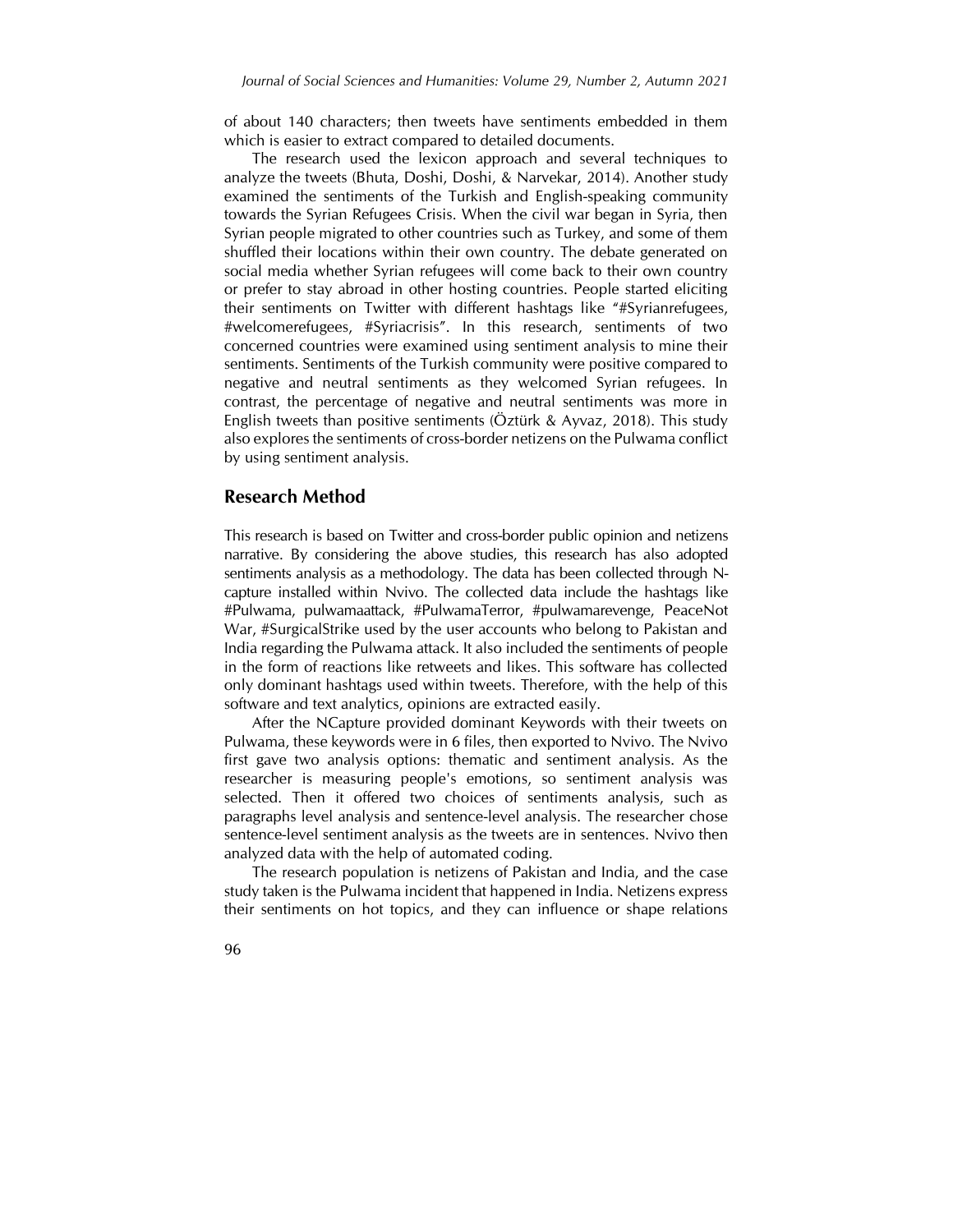among the countries. Therefore, the opinions of netizens of India and Pakistan are given importance in this research.

The selected sample is the tweets of netizens generated by Pakistan and India on the same incident with a sample size of 30,000 tweets from 14th February 2019. The sampling technique used in this study is purposive sampling because N-capture selected all the hashtags of dominant tweets to which people have reacted. In this research, the sample size is optimum with 30,000 tweets, which is neither too small nor big.

## **Data Analysis**

#### **Table 1**

| Column1                                                                                                                        | А:<br>Very<br>negat<br>ive | B:<br>Modera-<br>tely<br>negative | C:<br>Modera<br>-tely<br>positiv<br>е | D:<br>Very<br>posi-<br>tive |
|--------------------------------------------------------------------------------------------------------------------------------|----------------------------|-----------------------------------|---------------------------------------|-----------------------------|
| 1: Files\\(1) (#PeaceNotWar OR #Kashmir OR<br>#pakistanleadswithpeace)                                                         | 35.76<br>%                 | 40.14%                            | 19.58%                                | 4.52%                       |
| 2: Files\\(1) (#PKMB OR #PulwamaTerrorAttack<br>OR #ImranKhan OR #NarendraModi OR<br>#RahulGandhi OR #terroristnationpakistan) | 24.43<br>%                 | 33.45%                            | 29.33%                                | 12.8%                       |
| 3: Files\\(1) (#pulwama OR #PulwamaTerror OR<br>#pulwamarevenge)                                                               | 72.18<br>%                 | 25.77%                            | 1.5%                                  | 0.55%                       |
| 4: Files\\(1) palwama                                                                                                          | 36.27<br>%                 | 41.65%                            | 12.39%                                | 9.69%                       |
| 5: Files\\(5) (#PakistanAndCongress OR<br>#PakistanZindabad OR #AirStrike OR<br>#PKMKBGayHind OR #surgicalstrike)              | 28.14<br>%                 | 13.56%                            | 36.38%                                | 21.92<br>$\%$               |
| 6: Files\\(5) (#RemoveArticle370 OR<br>#kashmirterrorattack OR #KashmiriMuslims<br>OR #ExposeDeshdrohis)                       | 58.46<br>%                 | 21.54%                            | 11.54%                                | 8.46%                       |

*Overall Sentiments of the Public regarding Palwama*

Table 1 shows the most dominant hashtags used after the Pulwama incident used by the people of India and Pakistan and the number of most dominant tweets covering the hashtags mentioned above. This table is also showing the overall sentiments of both countries. The percentages of negative sentiments were high. The hashtags like #pulwama, #PulwamaTerror, and #Pulwama Revenge contained the highest rate of negative sentiments, i.e., 72.18%. It also included the negative sentiments in hashtags like #RemoveArticle370, #Kashmirterrorattack, #KashmiriMuslims and #ExposeDeshdrohis with 58.46%, which were spreading hatred among netizens towards the Pulwama incident. The least negative percentage was in the hashtag like PKMB, PulwamaTerrorAttack, Imran Khan, NarendraModi, RahulGandhi, and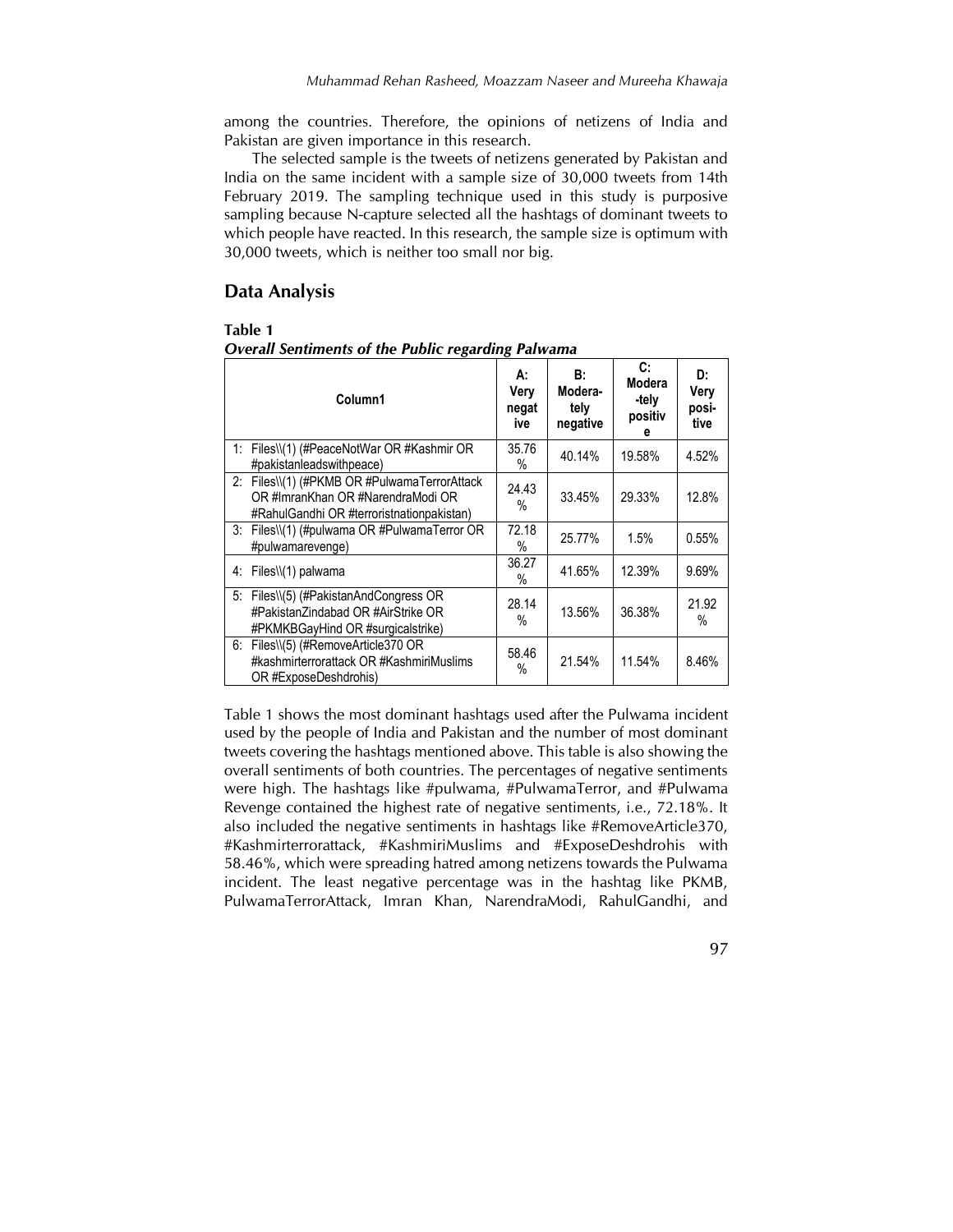TerroristNationPakistan with 24.43% sentiments. However, moderately negative sentiments with the highest percentage fell in hashtag #palwama with 41.65%. Hashtags such as PakistanAndCongress, PakistanZindabad, AirStrike, PKMKBGayHind, and SurgicalStrike scored a high percentage of positive sentiments 21.92%, but these were not as high as negative sentiments. However, similar categories of hashtags had 36.38% moderately positive sentiments, which indicates that the result of the positive sentiments category was consistent and that of negative sentiments varied. After calculating percentages, the percentage of very negative sentiments is high i.e. 42.54% and that of moderately negative is 29.3%. The moderately positive sentiments are 18.4% and that of very positive with 9.6%. Hence the overall sentiments of people are negative.

# **Sentiments from Pakistan**

| <b>Hashtags</b>                                                                                                                   | А:<br>Verv<br>negative | <b>B: Moderately</b><br>negative | C: Moderately<br>positive | D: Very<br>positive |
|-----------------------------------------------------------------------------------------------------------------------------------|------------------------|----------------------------------|---------------------------|---------------------|
| (#PeaceNotWar OR #Kahmir<br>OR #Paksitanleadswithpeace<br>OR #Pulwama OR<br>#PakistanZindabad OR<br>#SurgicalStrikes OR #GayHind) | 29.3%                  | 37.03%                           | 30.43%                    | 3.23%               |

| Table 2                                |  |
|----------------------------------------|--|
| <b>Public sentiments from Pakistan</b> |  |

Generated hashtags from Pakistan such as PeaceNotWar, Kashmir, Pakistanleadswithpeace, Pulwama, PakistanZindabad, SurgicalStrikes, and GayHind were used, some of which were spreading hate speech against India and some were giving peace gestures. The negative sentiments from Pakistan were 29.3%, moderately negative 37.03%, moderately positive was 30.43%, and very positive 3.23%. Hence the overall highest sentiments were falling in the category of moderately negative and then moderately positive sentiments. Most tweets are negative because the language used in tweets against India condemns the Indian perspective that Pakistan is against peace.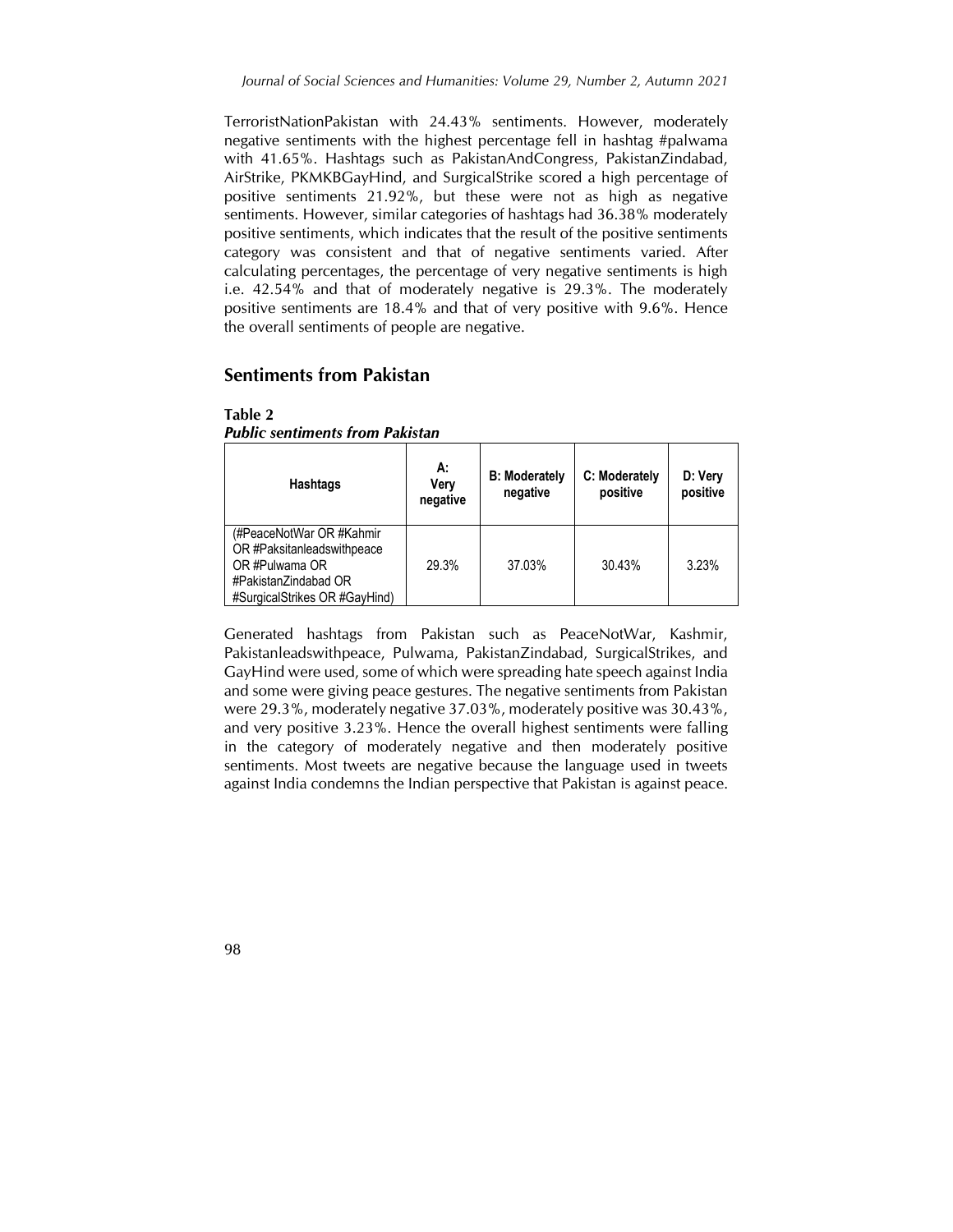

**Map of Tweets from Pakistan**

#### **Map 1 Location detection of Pakistan centric hashtag and tweets**

This map has detected the location of tweets and hashtags from Pakistan, confirming that the netizens of Pakistan generated the tweets. Due to the unavailability of API keys, we could take the hashtag of countries generated at that time. The hashtag coming from Pakistan was 99%, and the location of hashtags and tweets was detected through the map.

#### **1.1 Cross-Border sentiments**

The hashtags used by India were #RemoveArticle370, #ExposeDeshdrohis #PulwamaTerror, #pulwamarevenge, #surgicalstrike, #TerrosristNation Pakistan, #PKMB. The highest percentage of sentiments fell in the negative category with 40.22% moderately negative sentiments, and 33.09% was very negative. In contrast, positive sentiments had a low percentage with 19.65% moderately positive and 7.04% very positive sentiments. Hence, the overall sentiments fall in the negative category.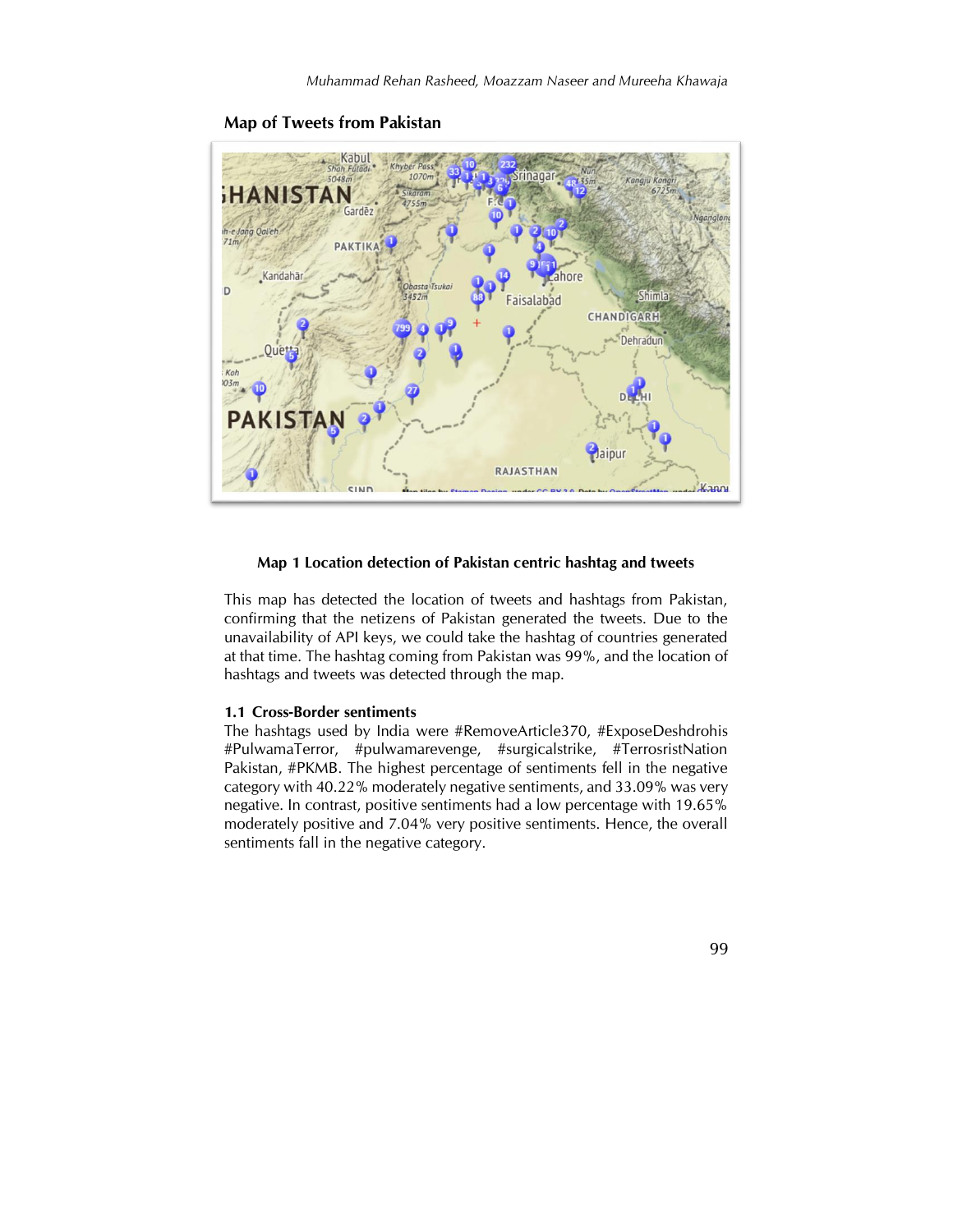**Table 3 Public Sentiments from India**

| <b>Hashtags</b>                                                                                                                      | A: Very<br>negative | B:<br>Moderately<br>negative | C:<br>Moderately<br>positive | D: Very<br>positive |
|--------------------------------------------------------------------------------------------------------------------------------------|---------------------|------------------------------|------------------------------|---------------------|
| #RemoveArticle370<br>#ExposeDeshdrohis<br>#PulwamaTerror<br>#pulwamarevenge<br>#surgicalstrike<br>#TerrosristNationPakistan<br>#PKMB | 33.09%              | $40.22\%$                    | 19.65%                       | $7.04\%$            |

*1.1.1 Map of tweets from India*



**Map 2 Location detection of India centric hashtag and tweets**

This map has detected the location of tweets and hashtags from India, which confirmed that almost all tweets are Indian centric except a few, and this is how the Nvivo map showed the location of cross border public tweets on the map.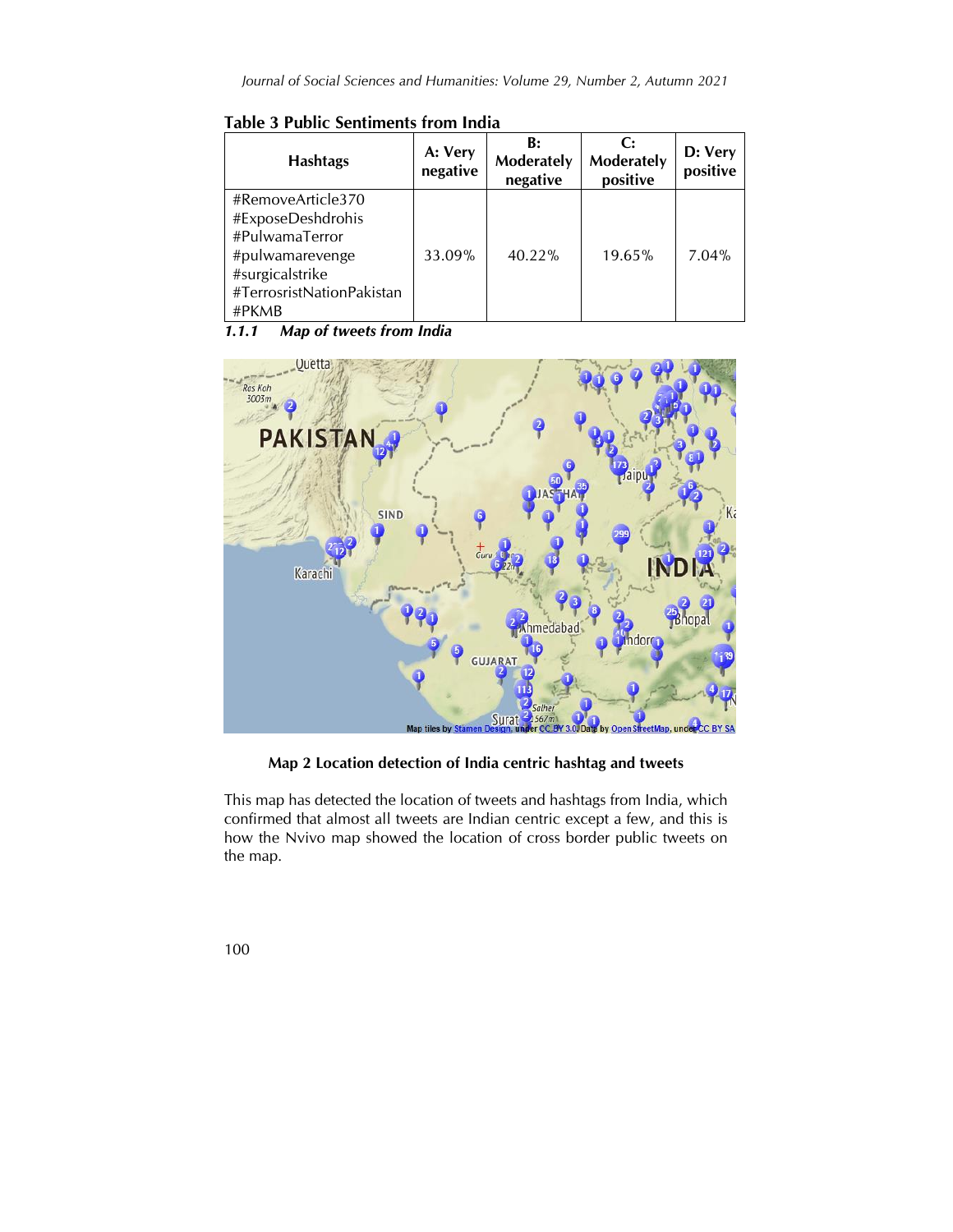## **Discussion**

The overall sentiments of people across the border were negative. Twitter was flooded with aggressive sentiments of people, showing intolerance and hatred between India and Pakistan. The killing of Indian soldiers had been the most significant attack in the thirty years of India, in the Pulwama district of Jammu and Kashmir. Netizens of India used anti-peace hashtags against Pakistan like #TerroristNationPakistan and #EndPakistan. Such hashtags shaped the discussion of the twitter-sphere in India. On the other hand, hashtags on #Pakistanzindabad generated another type of discussion on social media among the people of Pakistan. Although people of both countries generated debates on social media praising their own countries, the hashtags indicated that the public of both countries had negative sentiments regarding the Pulwama incident.

Both the countries have used hashtags against each other. The terrorist attacks in Jammu and Kashmir outraged Indian People, and they used hashtags such as #kashmirterrorattack, #KashmiriMuslims and #Exposedeshdrohis for spreading hate against Pakistan.

The hashtag used within Pakistan were #PakistanZindabad, #SurgicalStrike and #PeaceNotWar, in which the sentiments of people were indicating that they were either retaliating or giving peace gestures to Indians. Whereas the hashtags used by Indian netizens were either condemning the Pulwama incident or spreading hate even within India with the hashtags like #bycottsidhu and #PakistanAndCongress. These hashtags were used against the people of their own country by making allegations against them. Indian people believe that Congress (Indian opposition political party) supports Pakistan and Sidhu (political leader of Indian National Congress) favours Pakistan. However, mutual hashtags like #GayHind, #PKMKB and #Terroristnationpakistan, which both Pakistan and India used, spread hatred between both countries.

Netizens of Pakistan wrote gay hind instead of jay hind to offend Indians. The negative cross-border sentiments of the people were inclined towards exposing #deshdrohis, which was initiated in India against their own politician Sidhu, and later they criticized other people who were showing no empathy towards the Pulwama incident.

After airstrikes by both countries, the debate of people was more inclined towards war. The Nvivo software gave four text search queries, and one was based on war. Hence the negative sentiments revolved around blaming each other, retaliation, escalation of the war, war is a solution, nuclear war, use of power, and revenge. Nvivo gave the peace themes as well, particularly from the side of Pakistan. Mostly, the narrative of tweets from Pakistan's side was inclined towards peace and no war. People were encouraged by leaders, politicians, actors and other influential in raising the slogan of peace and no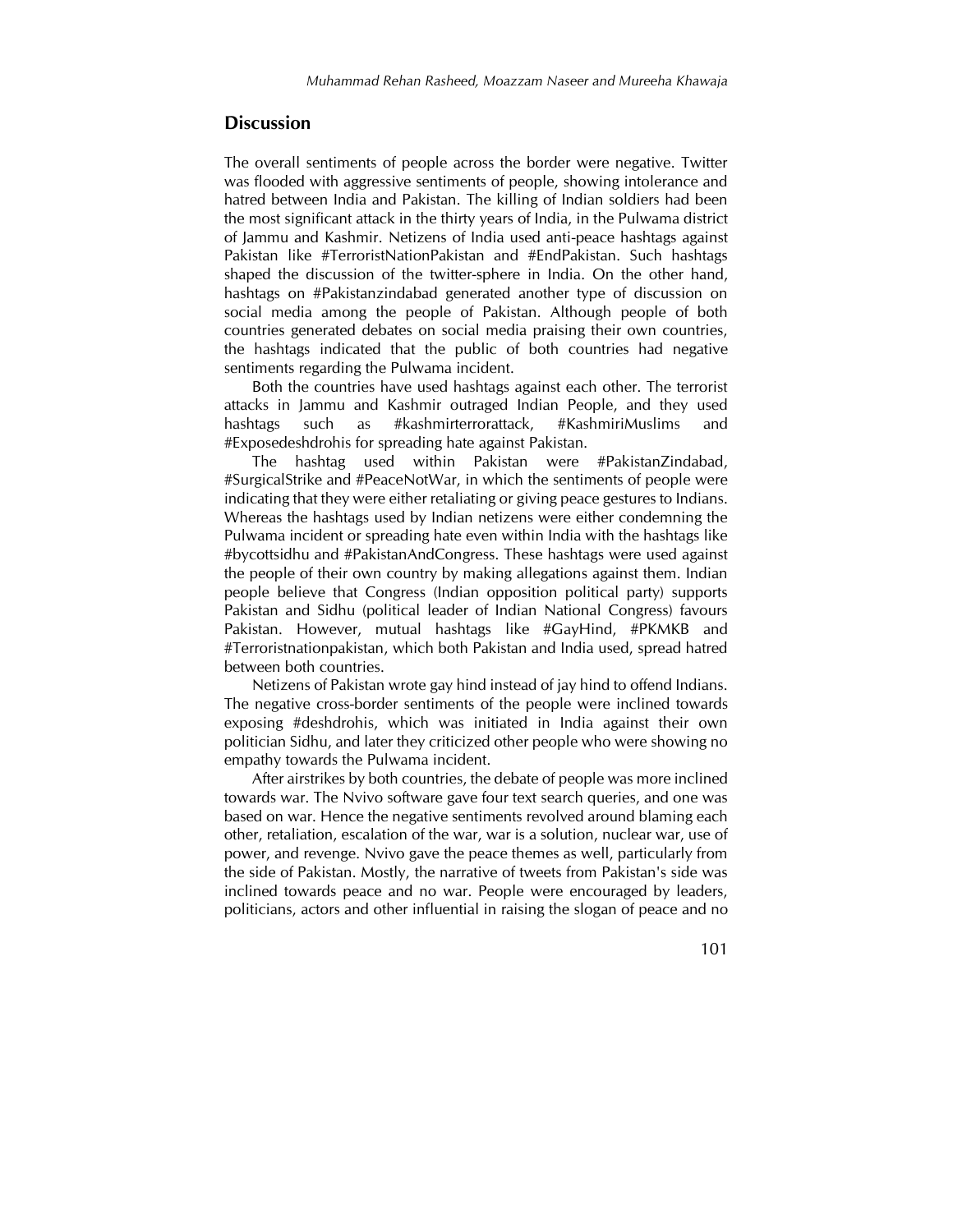war. Thus the positive sentiments revolve around words like condemn, threat for war escalation, peace talk, table talk, political solutions, threat for peace. This study gave the interesting findings that the governments had indirect influence. After the Pulwama incident, Indians started trending RemoveArticle370, which the Indian government later implemented in August 2019. Indians generated this hashtag that Pakistan and Kashmiris were involved in this attack, so remove this article 370. People at that time jumped on the bandwagon. Even the Indian government did not announce it publicly to remove article 370. However, this hashtag started right after the Pulwama incident, which raises a concern that objectives were hidden behind this trending and the Indian government is fulfilling those objectives. The government is doing campaigning on social media, and it has an indirect influence on public opinions. Eventually, those things happen what the government wants at the end, which also shows that social media is being used for manipulation and the government uses it for its objective.

At last, it is also evident that people build and convey opinions without the fear of regulation in the online public sphere. This research supports online public sphere theory because it is evident from findings that despite the indirect influence of government in a hashtag, people still had no fear of regulation, and they were giving diverse opinions on social media.

## **Conclusion**

During the Pulwama incident, people used Twitter effectively as a tool in conflictual situations without any fear of government. After the incident, hate speech was dominant from both sides against each other. The narratives generated by both India and Pakistan on Twitter regarding the Pulwama attack shaped the Twitter-sphere debates between both countries. People of India reacted aggressively towards Pakistan, and many of them wanted war with Pakistan. Their slogan was "we want war", which clearly indicates the intensity of their aggression. Therefore, the Pulwama attack outraged Indian people on social media. People of both countries shared their sentiments and opinions and built their narratives on social media. This significant issue through Twitter diplomacy also grabbed the attention of other countries that participated in the twitter-sphere by strengthening and supporting the stances of both countries. Moreover, people, especially netizens, play a vital role in generating pressure to influence officials' decisions.

Differences of opinions and sentiments were caused by differences of culture and states, but hatred was stimulated due to ideological differences. It has become evident from results that the percentage of hatred was high in India compared to Pakistan. The hashtags indicated the cross-border hatred. Moreover, people also reacted towards misinformation, which inculcated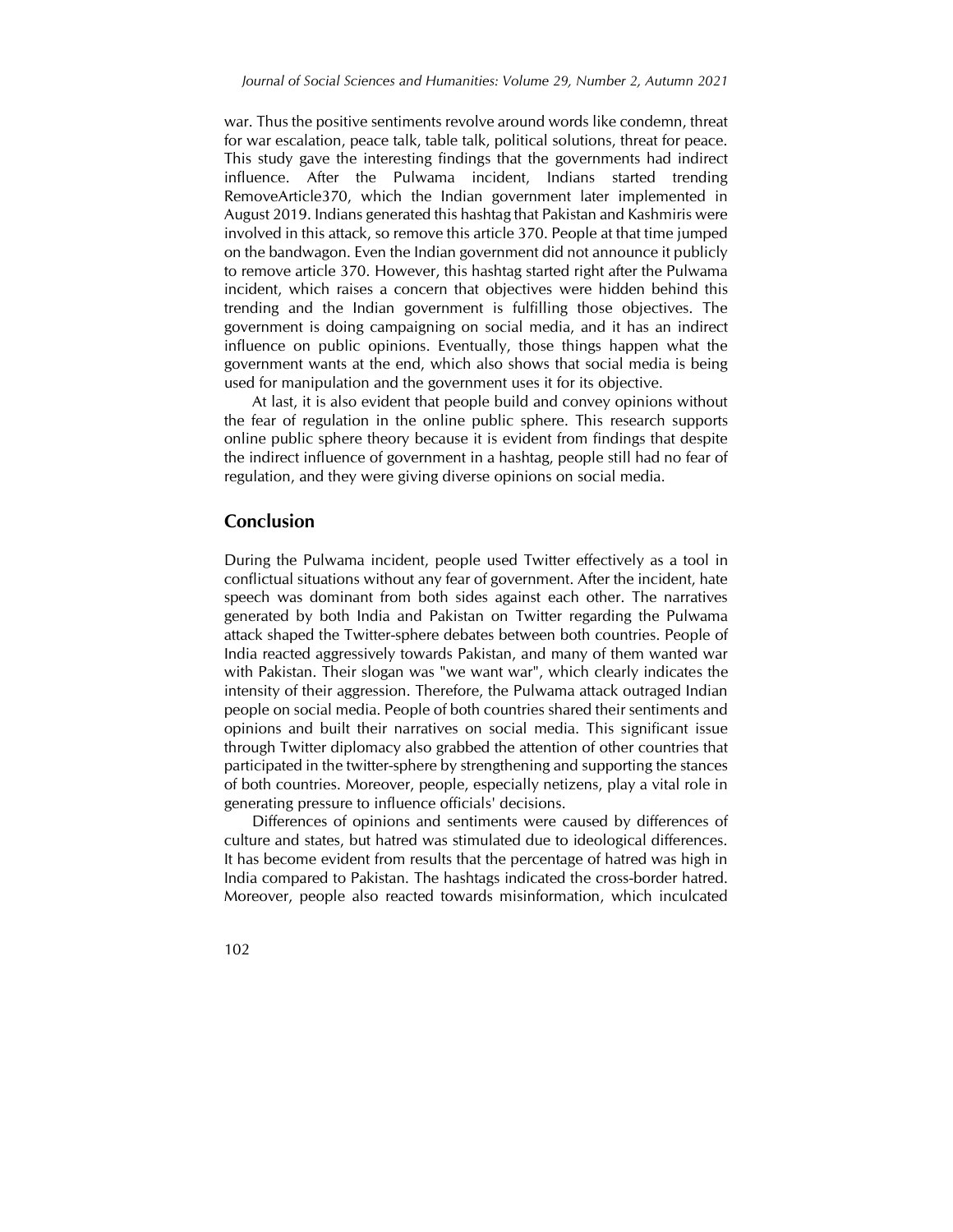#### *Muhammad Rehan Rasheed, Moazzam Naseer and Mureeha Khawaja*

anger among the people of Pakistan and across the border, and stimulated people to react aggressively. People started trends on the baseless allegations. Once an issue becomes a trend on Twitter, then concerned people all around the globe express their sentiments, thereby making even a positive trend a negative one as per their language, understanding and preferences.

The state always values the public's sentiments, but decision-making depends on the magnitude of the issue as well. The researcher concluded that relations between India and Pakistan are predetermined because of their hostile relations. Pakistan could not afford a war, inviting India to resolve issues through table talk and maintain peace. India wanted to generate a false perception about Pakistan all around the globe. Both countries share their stances with the world, mainly through Twitter, which convinces foreign audiences. Social media has given new meaning to the communication processes.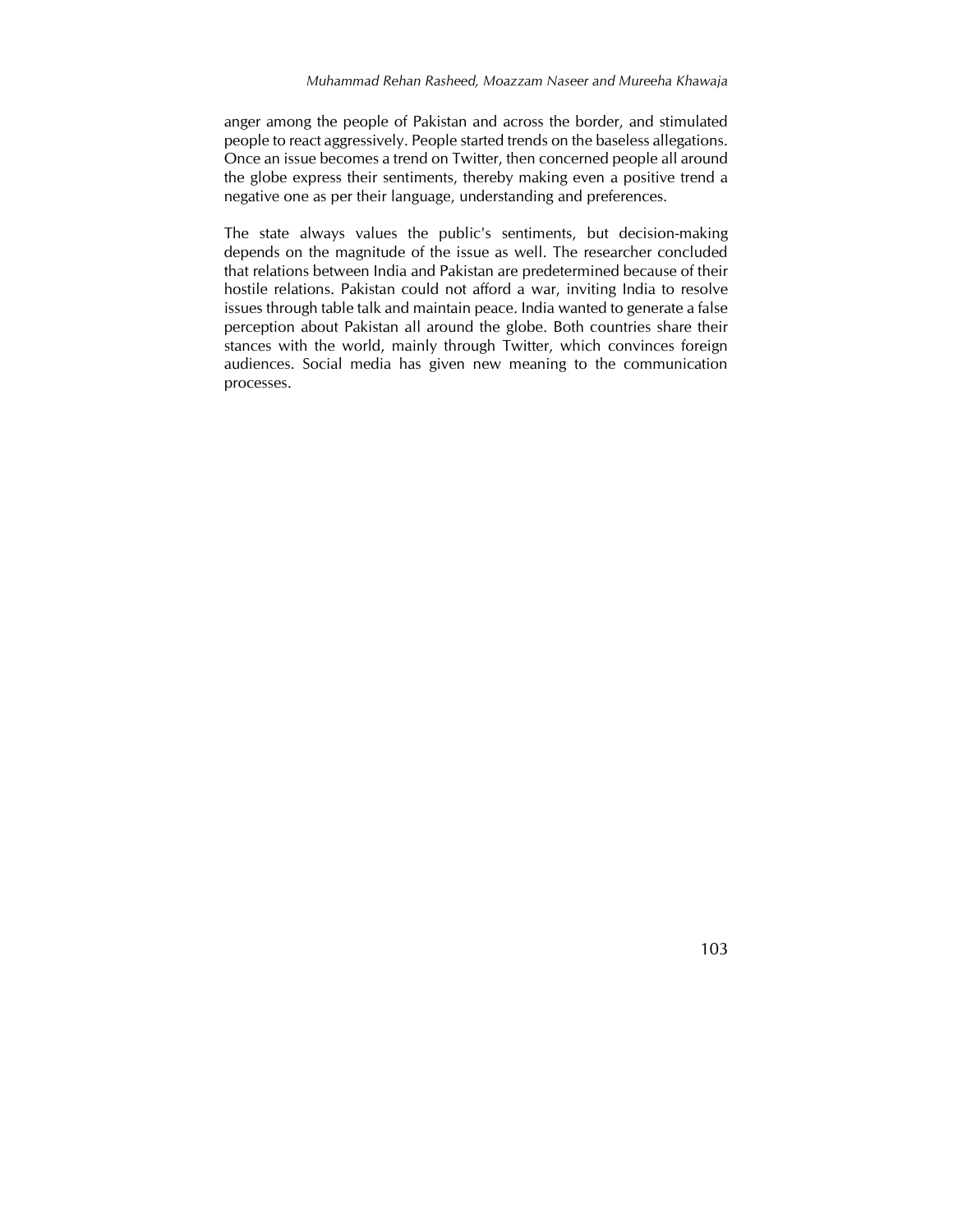### **REFERENCES**

- Abedin, E., Jafarzadeh, H., & Akhlaghpour, S. (2018). Opinion Mining on Twitter: A Sentiment Analysis of the Iran Deal. *In PACIS* , p. 220.
- Aguilar, J., & Terásn, O. (2016). Social media and free knowledge: Case study - public opinion formation. *Politics and Social Activism: Concepts, Methodologies, Tools, and Applications* , 433-466.
- Alsaeedi, A., & Khan, M. Z. (2019). A Study on Sentiment Analysis Techniques of Twitter Data. *IJACSA , 10* (2).
- Barnaghi, P., Breslin, J. G., & Ghaffari, P. (2016). Opinion Mining and Sentiment Polarity on Twitter and Correlation Between Events and Sentiment. *In 2016 IEEE Second International Conference on Big Data Computing Service and Applications (BigDataService)* (pp. pp. 52-57). IEEE
- Bhuta, S., Doshi, A., Doshi , U., & Narvekar , M. (2014). A Review of Techniques for Sentiment Analysis Of Twitter Data. *In 2014 International conference on issues and challenges in intelligent computing techniques (ICICT)* (pp. 583-591). IEEE
- Bosch, T. (2017). Twitter activism and youth in South Africa: the case of #RhodesMustFall. *Bosch, T. (2017). Twitter activism and youth in South Africa: The case of# RhodesMustFall. Information, Communication & Society, 20* (2), 221-232.
- Bruns, A., & Stieglitz , S. (2013). Towards more systematic Twitter analysis: metrics for tweeting activities. *International Journal of Social Research Methodology , 16* (2), 91-108.
- Chambers, N., Bowen, V., Genco, E., Tian, X., Young, E., Harihara, G., et al. (2015). Identifying Political Sentiment between Nation States with Social Media. *In Proceedings of the 2015 Conference on Empirical Methods in Natural Language Processing* , (pp. 65-75).
- Christensen, C. (2011). Twitter Revolutions? Addressing Social Media and Dissent. *The Communication review , 14* (3), 55-157.
- Dang-Xuan, L., Stieglitz, S., Wladarsch, J., & Neuberger, C. (2013). Dang-Xuan, L., Stieglitz, S., Wladarsch, J., & Neuberger, C. (2013). An investigation of influentials and the role of sentiment in political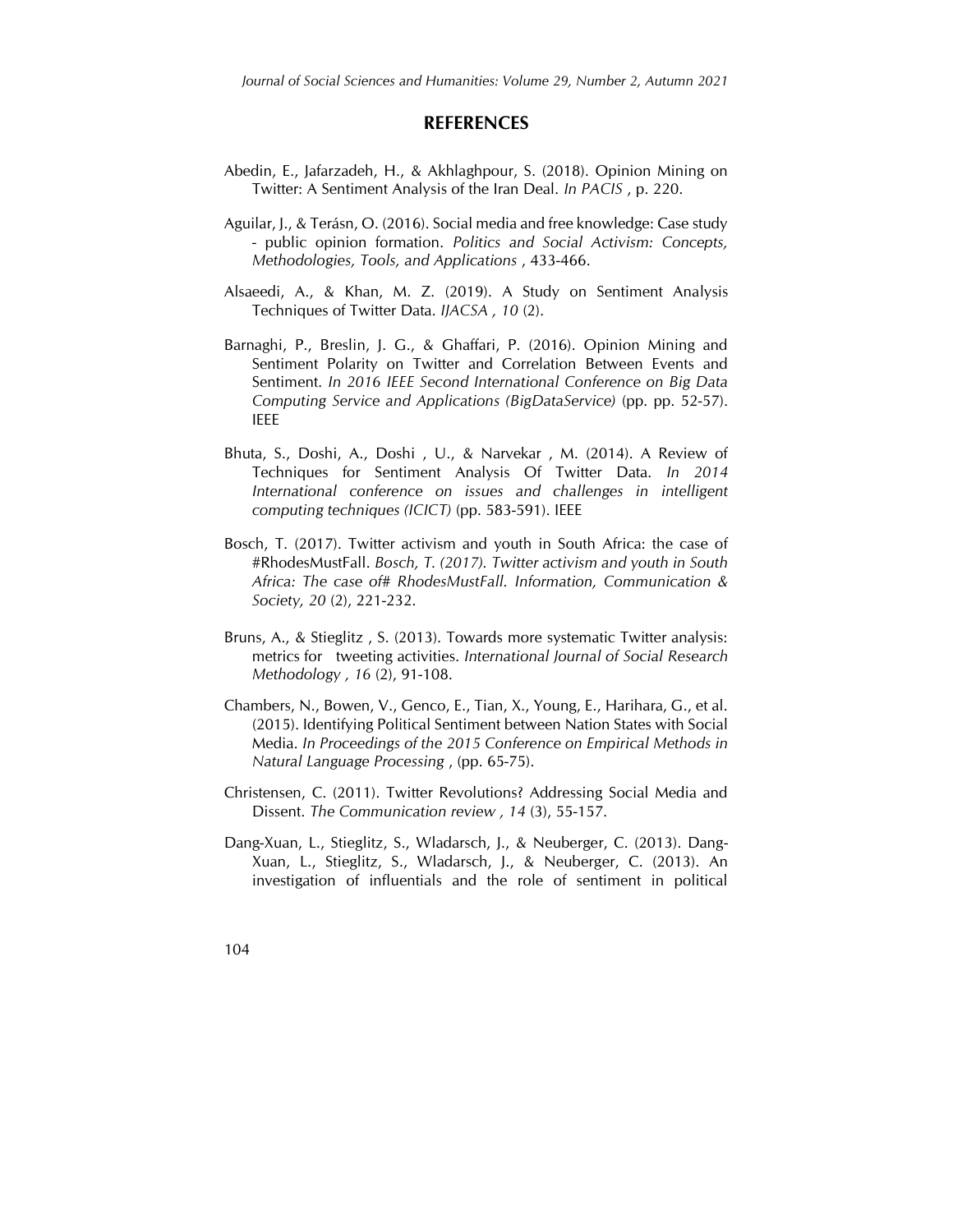communication on Twitter during election periods. *Information, Communication & Society , 16* (5), 795-825.

- Davison, W. P. (n.d.). *Public opinion*. Retrieved February 19, 2020, from Encyclopedia Britannica: https://www.britannica.com/topic/publicopinion/The-mass-media
- Evans, J., & Jones, P. (2011). The walking interview: Methodology, mobility and place. *Applied Geography , 31* (2), 849-858.
- González, F., Figueroa, A., Yu, Y., & López, C. (2019). Global Reactions to the Cambridge Analytica Scandal: An Inter-Language Social Media Study. *In Companion Proceedings of The 2019 World Wide Web Conference*, (pp. 799-806).
- Kim, J., & Yoo, J. (2012). Role of Sentiment in Message Propagation: Reply vs. Retweet Behavior in Political Communication. *2012 International Conference on Social Informatics* , 131-136.
- Liu, B. (2012). Sentiment Analysis and Opinion Mining .
- Marshall, M. N. (1996). Sampling for qualitative research. *Family practice, 13* (6), 522–526.
- Murphy, J., Link, M. W., Childs, J. H., Tesfaye, C. L., Dean, E., Stern, M., et al. (2014). Social media in public opinion research executive summary of the aapor task force on emerging technologies in public opinion research. *Public Opinion Quarterly , 78* (4), 788-794.
- Nikolic, J., Dorsch , I., Scheibe, K., Zimmer, F., & Stock, W. G. (2019). Country-specific Sentiment on Microblogs. *8th Annual Arts, Humanities, Social Sciences & Education Conference.*
- Öztürk, N., & Ayvaz, S. (2018). Sentiment analysis on Twitter: A text mining approach to the Syrian refugee crisis. *35* (1), 136-147.
- Ruhrberg, S. D., Kirstein, G., Habermann, T., Nikolic, J., & Stock, W. G. (2018). #ISIS—A Comparative Analysis of Country-Specific Sentiment on Twitter. *Open Journal of Social Sciences , 6* (06), 142.
- Siraj, S. A. (2008, May). War or peace journalism in elite us newspapers: exploring news framing in Pakistan-India conflict. *In annual meeting of the International Communication Association, Montreal, Quebec* .
- Sobkowicz, P., Kaschesky , M., & Bouchard , G. (2012). Opinion mining in social media: Modeling, simulating, and forecasting political opinions in the web. *Government Information Quarterly , 29* (4), 470-479.